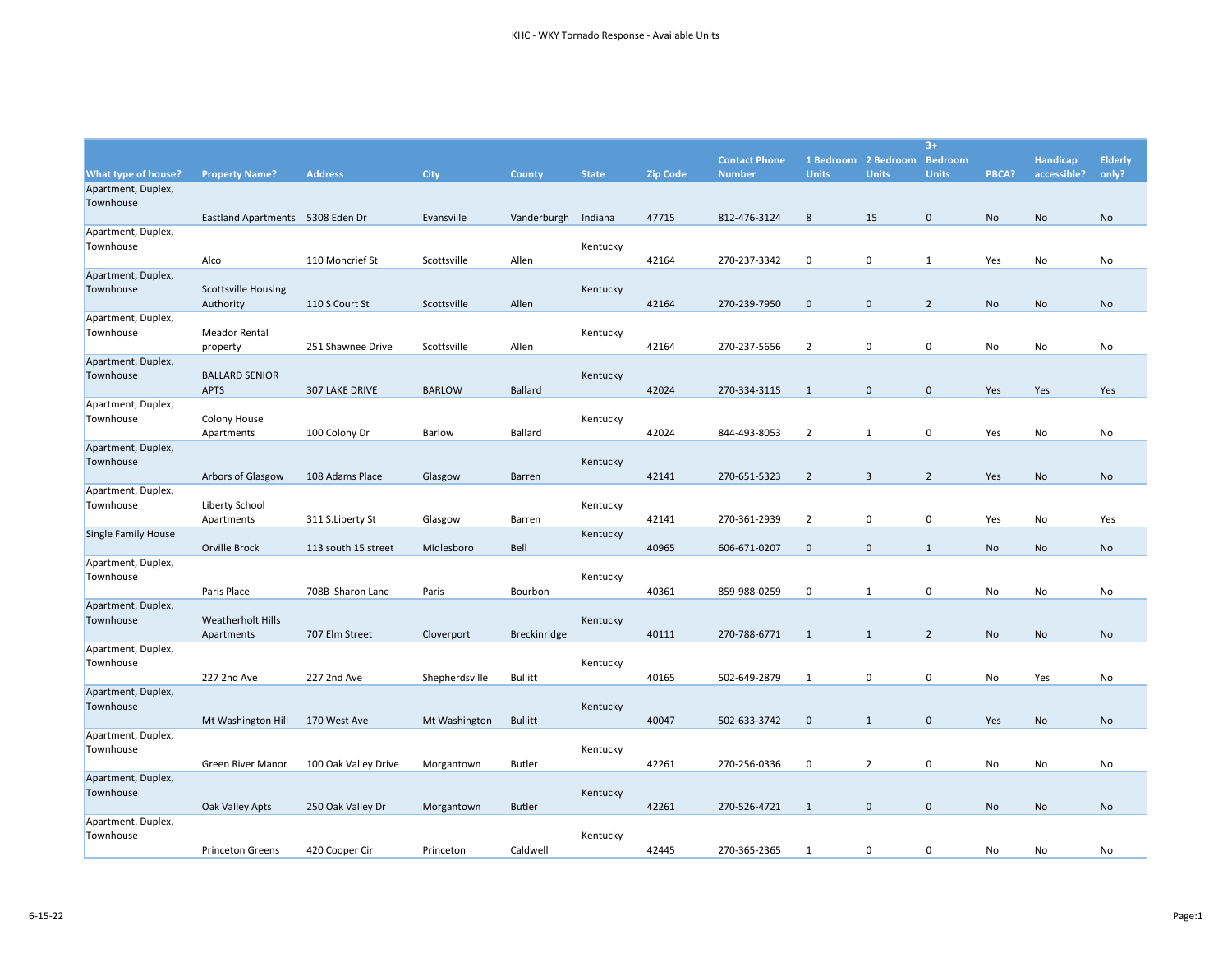| Apartment, Duplex,              |                                  |                                             |                     |            |          |       |              |                |                |                |           |           |     |
|---------------------------------|----------------------------------|---------------------------------------------|---------------------|------------|----------|-------|--------------|----------------|----------------|----------------|-----------|-----------|-----|
| Townhouse                       |                                  |                                             |                     |            | Kentucky |       |              |                |                |                |           |           |     |
|                                 | FORREST VIEW APTS 1213 N 16TH ST |                                             | <b>MURRAY</b>       | Calloway   |          | 42071 | 270-703-9062 | $\mathbf 0$    | $\overline{2}$ | $\mathbf 0$    | No        | No        | No  |
| Apartment, Duplex,              |                                  |                                             |                     |            |          |       |              |                |                |                |           |           |     |
| Townhouse                       |                                  | 1734 Campbell St                            | Murray              | Calloway   | Kentucky | 42071 | 270-759-2282 | 0              | $\mathbf{1}$   | 0              | No        | No        | No  |
| Apartment, Duplex,              | <b>University Heights</b>        |                                             |                     |            |          |       |              |                |                |                |           |           |     |
| Townhouse                       | <b>MUR-CAL</b>                   |                                             |                     |            | Kentucky |       |              |                |                |                |           |           |     |
|                                 | APARTMENTS                       | 902 NORTHWOOD DR                            | <b>MURRAY</b>       | Calloway   |          | 42071 | 270-759-4984 | $\mathbf{0}$   | $\mathbf{0}$   | 1              | Yes       | No        | No  |
| Apartment, Duplex,              |                                  |                                             |                     |            |          |       |              |                |                |                |           |           |     |
| Townhouse                       |                                  |                                             |                     |            | Kentucky |       |              |                |                |                |           |           |     |
|                                 | Station 74                       | 1515 Lowes Drive                            | Murray              | Calloway   |          | 42071 | 270-226-7820 | 4              | 1              | 0              | No        | No        | No  |
| <b>Single Family House</b>      |                                  |                                             |                     |            | Kentucky |       |              |                |                |                |           |           |     |
|                                 | <b>Bardwell home</b>             | 3061 state route 123                        | Bardwell            | Carlisle   |          | 42023 | 760-275-8781 | $\mathbf 0$    | $\mathbf 0$    | $\mathbf{1}$   | No        | No        | No  |
| Apartment, Duplex,              |                                  |                                             |                     |            |          |       |              |                |                |                |           |           |     |
| Townhouse                       |                                  |                                             |                     |            | Kentucky |       |              |                |                |                |           |           |     |
|                                 | <b>BARDWELL MANOR</b>            | 243 CHEATHAM ST                             | BARDWELL            | Carlisle   |          | 42023 | 270-628-3900 | 1              | 0              | 0              | Yes       | No        | No  |
| Apartment, Duplex,<br>Townhouse | <b>CRESTVIEW</b>                 |                                             |                     |            | Kentucky |       |              |                |                |                |           |           |     |
|                                 | <b>APARTMENTS</b>                | 50 4TH ST                                   | <b>ARLINGTON</b>    | Carlisle   |          | 42021 | 270-655-2100 | $\overline{2}$ | $\mathbf 0$    | $\mathbf 0$    | Yes       | No        | No  |
| Single Family House             |                                  | 445 Fairview Pembroke                       |                     |            | Kentucky |       |              |                |                |                |           |           |     |
|                                 | Eddy Belew                       | Road                                        | Pembroke            | Christian  |          | 42266 | 270-439-1578 | 0              | 0              | 1              | No        |           | No  |
| Single Family House             |                                  |                                             |                     |            | Kentucky |       |              |                |                |                |           |           |     |
|                                 | 116 Liberty street               | 116 Liberty Street                          | <b>HOPKINSVILLE</b> | Christian  |          | 42240 | 270 348 3449 | $\mathbf 0$    | $\mathbf{1}$   | 1              | No        | No        | No  |
| Apartment, Duplex,              |                                  |                                             |                     |            |          |       |              |                |                |                |           |           |     |
| Townhouse                       |                                  |                                             |                     |            | Kentucky |       |              |                |                |                |           |           |     |
|                                 | <b>Woodland Heights</b>          | 2850 Greenville Rd                          | Hopkinsville        | Christian  |          | 42240 | 270-866-6518 | 0              | 0              | $\overline{2}$ | No        | No        | No  |
| Apartment, Duplex,              |                                  |                                             |                     |            |          |       |              |                |                |                |           |           |     |
| Townhouse                       | Meadowbrook                      |                                             |                     |            | Kentucky |       |              |                |                |                |           |           |     |
|                                 | Apartments                       | 700 Charlie Ct                              | Hopkinsville        | Christian  |          | 42240 | 270-886-9748 | $\mathbf{0}$   | $\mathbf{0}$   | 1              | No        | <b>No</b> | No  |
| Apartment, Duplex,<br>Townhouse | Greenway Place                   |                                             |                     |            | Kentucky |       |              |                |                |                |           |           |     |
|                                 | Apartments                       | 826 N Elm St                                | Hopkinsville        | Christian  |          | 42240 | 270-885-4333 | 0              | $\overline{2}$ | 0              | No        | No        | No  |
| Apartment, Duplex,              |                                  |                                             |                     |            |          |       |              |                |                |                |           |           |     |
| Townhouse                       |                                  |                                             |                     |            | Kentucky |       |              |                |                |                |           |           |     |
|                                 | <b>Masons Pointe Apts</b>        | 840 N Elm St                                | Hopkinsville        | Christian  |          | 42240 | 270-707-0804 | $\mathbf 0$    | $\mathbf{1}$   | $\mathbf 0$    | No        | No        | No  |
| Apartment, Duplex,              |                                  |                                             |                     |            |          |       |              |                |                |                |           |           |     |
| Townhouse                       |                                  |                                             |                     |            | Kentucky |       |              |                |                |                |           |           |     |
|                                 | Chapel House                     | 100 North Dr                                | Hopkinsville        | Christian  |          | 42240 | 270-885-0680 | 11             | 0              | 0              | No        | No        | Yes |
| Apartment, Duplex,              |                                  |                                             |                     |            |          |       |              |                |                |                |           |           |     |
| Townhouse                       |                                  |                                             |                     |            | Kentucky |       |              |                |                |                |           |           |     |
|                                 | Friendship House                 | 2310 Faulkner Dr                            | Hopkinsville        | Christian  |          | 42240 | 270-885-4119 | 12             | $\mathbf 0$    | $\mathbf 0$    | <b>No</b> | <b>No</b> | Yes |
| Apartment, Duplex,              |                                  |                                             |                     |            |          |       |              |                |                |                |           |           |     |
| Townhouse                       | Pines at the                     |                                             |                     |            | Kentucky |       |              |                | $\overline{2}$ | 0              |           |           |     |
| Apartment, Duplex,              | Cumberland                       | 306 Cumberland St                           | Albany              | Clinton    |          | 42602 | 606-387-8205 | 2              |                |                | Yes       | No        | No  |
| Townhouse                       |                                  |                                             |                     |            | Kentucky |       |              |                |                |                |           |           |     |
|                                 | <b>Burkesville Manor</b>         | 225 Lower River Road                        | <b>Burkesville</b>  | Cumberland |          | 42717 | 270-864-4171 | 1              | $\mathbf{0}$   | $\mathbf 0$    | Yes       | Yes       | Yes |
| Apartment, Duplex,              |                                  |                                             |                     |            |          |       |              |                |                |                |           |           |     |
| Townhouse                       |                                  |                                             |                     |            | Kentucky |       |              |                |                |                |           |           |     |
|                                 |                                  | Hills at Spring Branch 255 Spring Branch Rd | Burkesville         | Cumberland |          | 42717 | 270-864-5716 | 1              | 0              | 0              | Yes       | No        | No  |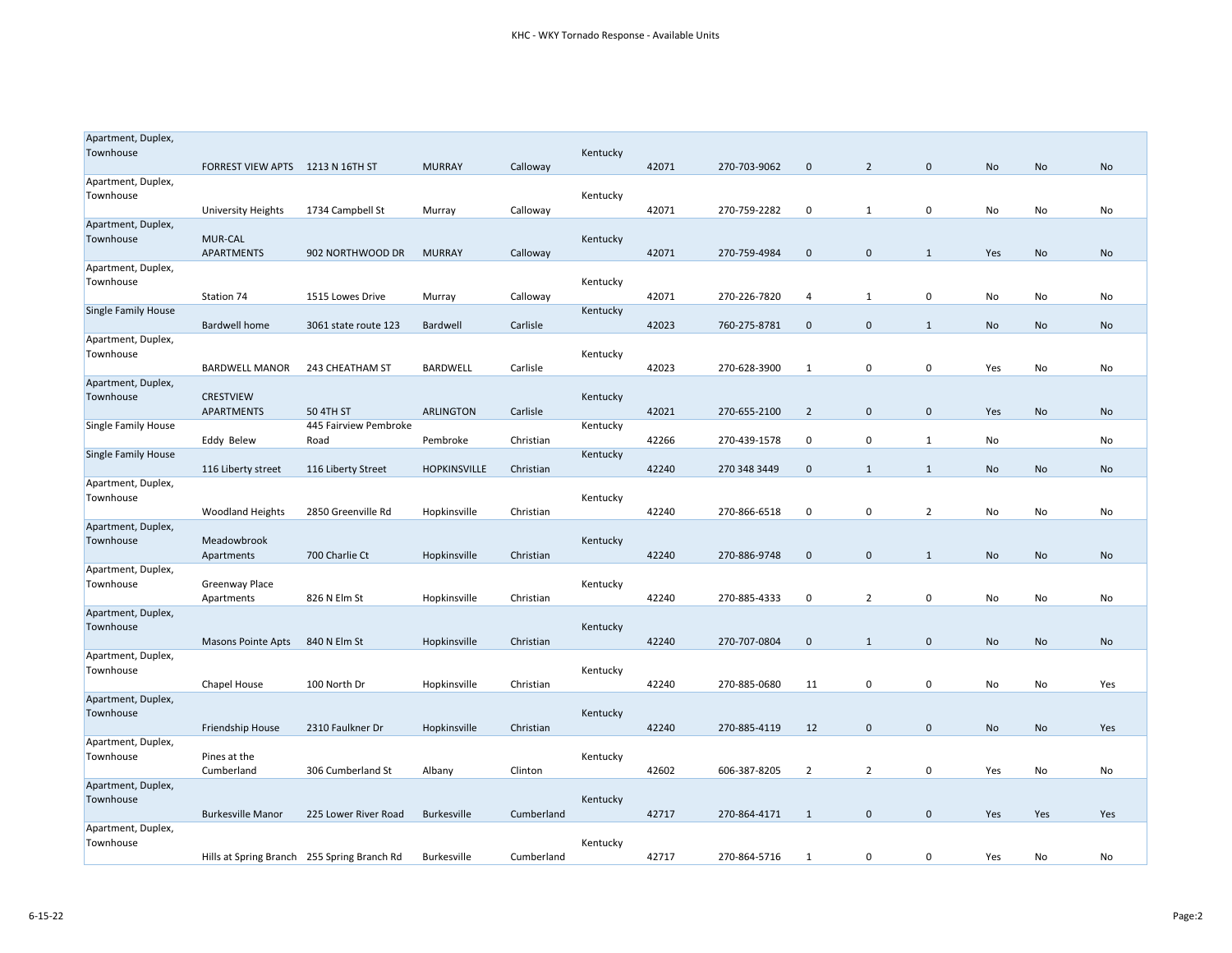| Apartment, Duplex,              |                                   |                        |                    |                |          |                           |              |                |                |                |     |     |           |
|---------------------------------|-----------------------------------|------------------------|--------------------|----------------|----------|---------------------------|--------------|----------------|----------------|----------------|-----|-----|-----------|
| Townhouse                       |                                   |                        |                    |                | Kentucky |                           |              |                |                |                |     |     |           |
|                                 | Keenland Apartments 201 Copper Ln |                        | <b>Burkesville</b> | Cumberland     |          | 42717                     | 270-864-3437 | $\overline{3}$ | $\mathbf 0$    | $\mathbf 0$    | No  | No  | Yes       |
| Apartment, Duplex,              |                                   |                        |                    |                |          |                           |              |                |                |                |     |     |           |
| Townhouse                       | Greentree                         |                        |                    |                | Kentucky |                           |              |                |                |                |     |     |           |
|                                 | Apartments                        | 1209 West 7th Street   | Owensboro          | Daviess        |          | 42301                     | 270-683-0664 | 0              | 3              | 3              | No  | No  | No        |
| Apartment, Duplex,<br>Townhouse |                                   |                        |                    |                | Kentucky |                           |              |                |                |                |     |     |           |
|                                 | Industrial Leasing                | 1515 E 18th St         | Owensboro          | Daviess        |          | 42303                     | 270-724-0437 | $\mathbf 0$    | $\overline{2}$ | $\mathbf 0$    | Yes | Yes | No        |
| Apartment, Duplex,              |                                   |                        |                    |                |          |                           |              |                |                |                |     |     |           |
| Townhouse                       |                                   |                        |                    |                | Kentucky |                           |              |                |                |                |     |     |           |
|                                 | The Learning Villa                | 2245 E 18th St         | Owensboro          | Daviess        |          | 42303                     | 270-691-8019 | 0              | 4              | $\pmb{0}$      | No  | No  | Yes       |
| Apartment, Duplex,              |                                   |                        |                    |                |          |                           |              |                |                |                |     |     |           |
| Townhouse                       |                                   |                        |                    |                | Kentucky |                           |              |                |                |                |     |     |           |
|                                 | <b>Horizon Place</b>              | 2220 E. 18th St        | Owensboro          | Daviess        |          | 270-691-7983 270-691-7983 |              | 1              | $\mathbf 0$    | $\mathbf 0$    | Yes | No  | Yes       |
| Apartment, Duplex,              |                                   |                        |                    |                |          |                           |              |                |                |                |     |     |           |
| Townhouse                       | Owensboro Historic                |                        |                    |                | Kentucky |                           |              |                |                |                |     |     |           |
|                                 | Residences                        | 301 E. 9th Street      | Owensboro          | Daviess        |          | 42303                     | 913-671-3350 | 1              | 4              | $\mathbf 0$    | No  | Yes | No        |
| Apartment, Duplex,<br>Townhouse |                                   | 3420 Professional Park |                    |                | Kentucky |                           |              |                |                |                |     |     |           |
|                                 | <b>Collyns Estates</b>            | Dr                     | Owensboro          | <b>Daviess</b> |          | 42303                     | 270-688-8700 | 1              | $\overline{2}$ | $\mathbf 0$    | No  | No  | No        |
| Apartment, Duplex,              |                                   |                        |                    |                |          |                           |              |                |                |                |     |     |           |
| Townhouse                       | Nicky Hayden                      |                        |                    |                | Kentucky |                           |              |                |                |                |     |     |           |
|                                 | Apartments                        | 502 Walnut St          | Owensboro          | Daviess        |          | 42301                     | 270-688-9000 | 1              | 0              | $\mathbf 0$    | No  | No  | Yes       |
| Apartment, Duplex,              |                                   |                        |                    |                |          |                           |              |                |                |                |     |     |           |
| Townhouse                       |                                   |                        |                    |                | Kentucky |                           |              |                |                |                |     |     |           |
|                                 | Park Regency                      | 5058 Back Square Dr    | Owensboro          | <b>Daviess</b> |          | 42301                     | 270-686-8600 | 1              | $\mathbf 0$    | $\mathbf 0$    | Yes | No  | Yes       |
| Apartment, Duplex,              |                                   |                        |                    |                |          |                           |              |                |                |                |     |     |           |
| Townhouse                       | <b>WHITESVILLE APTS</b>           | 9696 OAK ST            | WHITESVILLE        | Daviess        | Kentucky | 42378                     | 270-233-9055 | 1              | $\mathbf{1}$   | $\mathbf 0$    | Yes | No  | No        |
| Apartment, Duplex,              |                                   |                        |                    |                |          |                           |              |                |                |                |     |     |           |
| Townhouse                       |                                   |                        |                    |                | Kentucky |                           |              |                |                |                |     |     |           |
|                                 | 3bd/1.5ba                         | 1350C Bowie Trail      | Owensboro          | Daviess        |          | 42303                     | 270-724-0437 | $\overline{4}$ | 4              | $\overline{2}$ | Yes | Yes | No        |
| Single Family House             |                                   |                        |                    |                | Kentucky |                           |              |                |                |                |     |     |           |
|                                 | 1bd/1ba                           | 1541 E18th St          | Owensboro          | Daviess        |          | 42301                     | 270-724-0438 | 4              | 4              | $\overline{2}$ | Yes | Yes | No        |
| Apartment, Duplex,              |                                   |                        |                    |                |          |                           |              |                |                |                |     |     |           |
| Townhouse                       |                                   |                        |                    |                | Kentucky |                           |              |                |                |                |     |     |           |
|                                 | 1bd/1ba                           | 201 Keystone Ct #1     | Owensboro          | <b>Daviess</b> |          | 42301                     | 270-724-0439 | $\overline{4}$ | 4              | 2              | Yes | Yes | No        |
| Apartment, Duplex,<br>Townhouse |                                   |                        |                    |                | Kentucky |                           |              |                |                |                |     |     |           |
|                                 | 2 bd/1ba                          | 214 Keystone Ct #1     | Owensboro          | Daviess        |          | 42301                     | 270-724-0440 | 4              | 4              | $\overline{2}$ | Yes | Yes | No        |
| Apartment, Duplex,              |                                   |                        |                    |                |          |                           |              |                |                |                |     |     |           |
| Townhouse                       |                                   |                        |                    |                | Kentucky |                           |              |                |                |                |     |     |           |
|                                 | 2 bd                              | 2296B Fulkerson Dr     | Owensboro          | <b>Daviess</b> |          | 42301                     | 270-724-0441 | $\overline{4}$ | 4              | $\overline{2}$ | Yes | No  | No        |
| Apartment, Duplex,              |                                   |                        |                    |                |          |                           |              |                |                |                |     |     |           |
| Townhouse                       |                                   |                        |                    |                | Kentucky |                           |              |                |                |                |     |     |           |
|                                 | 1bd/1ba                           | 2857 Bentree Dr #6     | Owensboro          | Daviess        |          | 42301                     | 270-724-0442 | $\overline{4}$ | 4              | $\overline{2}$ | Yes | Yes | No        |
| Apartment, Duplex,              |                                   |                        |                    |                |          |                           |              |                |                |                |     |     |           |
| Townhouse                       | 2bd/1ba                           | 333 Industrial Dr      | Owensboro          | <b>Daviess</b> | Kentucky | 42301                     | 270-724-0443 | $\overline{4}$ | $\overline{4}$ | $\overline{2}$ | Yes | Yes | <b>No</b> |
|                                 |                                   |                        |                    |                |          |                           |              |                |                |                |     |     |           |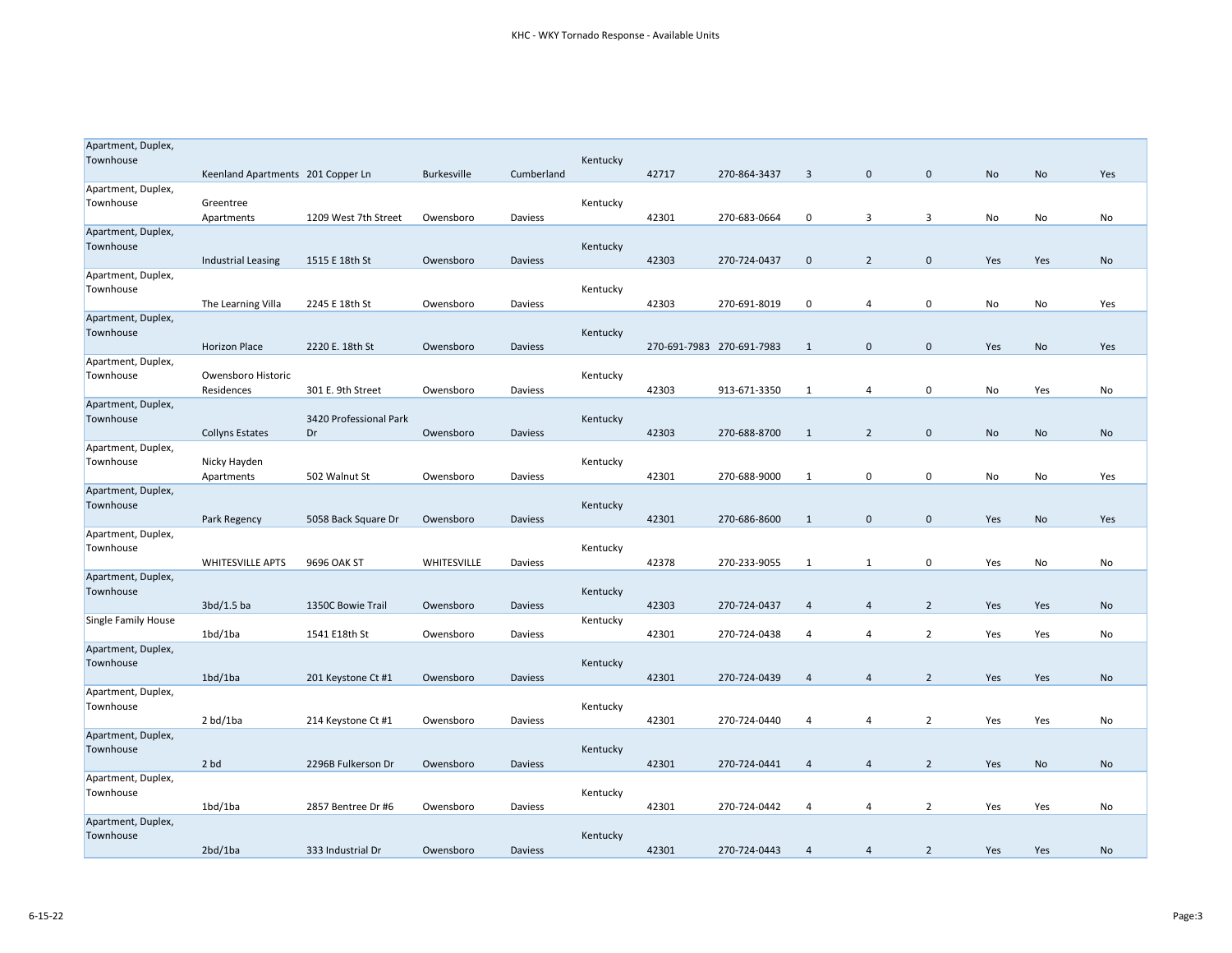| Apartment, Duplex,<br>Townhouse | 2bd/1ba                                  | 4227 Scotty Ln #3                             |                   |          | Kentucky | 42303 | 270-724-0444 |                |                | $\overline{2}$ |     |           | No        |
|---------------------------------|------------------------------------------|-----------------------------------------------|-------------------|----------|----------|-------|--------------|----------------|----------------|----------------|-----|-----------|-----------|
| Apartment, Duplex,              |                                          |                                               | Owensboro         | Daviess  |          |       |              | 4              | 4              |                | Yes | Yes       |           |
| Townhouse                       | 1bd/1bath                                | 726B Walnut Park Dr                           | Owensboro         | Daviess  | Kentucky | 42301 | 270-724-0437 | $\overline{4}$ | $\overline{4}$ | $\overline{2}$ | Yes | Yes       | No        |
| Apartment, Duplex,              |                                          |                                               |                   |          |          |       |              |                |                |                |     |           |           |
| Townhouse                       | Roosevelt House                          | 2920 Yale Place                               | Owensboro         | Daviess  | Kentucky | 42301 | 270-926-1666 | 5              | 0              | $\pmb{0}$      | Yes | No        | Yes       |
| Apartment, Duplex,<br>Townhouse |                                          |                                               |                   |          | Kentucky |       |              |                |                |                |     |           |           |
|                                 | Parkway Manor                            | 431 Rogers Rd                                 | Lexington         | Fayette  |          | 40505 | 859-299-7211 | 2              | 5              | $\overline{2}$ | No  | Yes       | No        |
| Apartment, Duplex,<br>Townhouse | <b>Hickory Hill</b>                      |                                               |                   |          | Kentucky |       |              |                |                |                |     |           |           |
|                                 | Apartments                               | 120 Marlowe Ct                                | Frankfort         | Franklin |          | 40601 | 502-223-1177 | 4              | 8              | 1              | Yes | No        | No        |
| <b>Single Family House</b>      | Cooper's Landing                         | 1 Obrien Street                               | Frankfort         | Franklin | Kentucky | 40601 | 502-220-6516 | $\mathbf 0$    | $\mathbf 0$    | $\mathbf{1}$   | No  | No        | No        |
| Apartment, Duplex,<br>Townhouse |                                          | Housing Authority of 1209 Holly Street, Suite |                   |          | Kentucky |       |              |                |                |                |     |           |           |
|                                 | Hickman                                  | 50                                            | Hickman           | Fulton   |          | 42050 | 270-236-2888 | 1              | 0              | $\mathbf{1}$   | No  | No        | No        |
| Apartment, Duplex,              |                                          |                                               |                   |          |          |       |              |                |                |                |     |           |           |
| Townhouse                       | Fredericksburg<br>Apartments             | 500 Center Ave                                | Warsaw            | Gallatin | Kentucky | 41095 | 859-567-5833 | 1              | 1              | $\mathbf 0$    | No  | <b>No</b> | No        |
| Apartment, Duplex,              |                                          |                                               |                   |          |          |       |              |                |                |                |     |           |           |
| Townhouse                       | VILLA MADONNA<br><b>EAST</b>             | <b>48 FATHER RINEY RD</b>                     | <b>FANCY FARM</b> | Graves   | Kentucky | 42039 | 270-404-5059 | 1              | 0              | $\mathbf 0$    | Yes | No        | Yes       |
| Apartment, Duplex,<br>Townhouse |                                          |                                               |                   |          | Kentucky |       |              |                |                |                |     |           |           |
|                                 | apartment                                | 3884 state route 381                          | Mayfield          | Graves   |          | 42066 | 270-804-8104 | 1              | $\mathbf{1}$   | $\mathbf{1}$   | No  | Yes       | No        |
| Apartment, Duplex,              |                                          |                                               |                   |          |          |       |              |                |                |                |     |           |           |
| Townhouse                       | Parkland Manor                           | 702 William Thomason<br>Byway                 | Leitchfield       | Grayson  | Kentucky | 42754 | 270-259-9254 | 3              | 0              | 0              | Yes | No        | No        |
| <b>Single Family House</b>      |                                          |                                               |                   |          | Kentucky |       |              |                |                |                |     |           |           |
| <b>Single Family House</b>      | <b>Helen Anderson</b><br>Helen Anderson, | 3570 Ebenezer Road                            | Greensburg        | Green    | Kentucky | 41018 | 270-403-8797 | $\mathbf 0$    | $\mathbf 0$    | $\mathbf{1}$   | No  | No        | No        |
|                                 | owner                                    | na                                            | Greensburg        | Green    |          | 42743 | 270-403-8797 | 0              | 0              | 1              | No  | No        | No        |
| Apartment, Duplex,              |                                          |                                               |                   |          |          |       |              |                |                |                |     |           |           |
| Townhouse                       | Poplar Grove                             | State Road 657                                | Lewisport         | Hancock  | Kentucky | 42351 | 270-295-3164 | $\mathbf 0$    | 1              | $\mathbf 0$    | No  | <b>No</b> | No        |
| Apartment, Duplex,              |                                          |                                               |                   |          |          |       |              |                |                |                |     |           |           |
| Townhouse                       | Poplar Grove                             |                                               |                   |          | Kentucky | 42351 | 270-295-3164 | 1              | 3              | 1              | No  | Yes       |           |
| Apartment, Duplex,              | Apartments                               | 100 Poplar Grove Court Lewisport              |                   | Hancock  |          |       |              |                |                |                |     |           | No        |
| Townhouse                       |                                          |                                               |                   |          | Kentucky |       |              |                |                |                |     |           |           |
| Apartment, Duplex,              | <b>Rand Properties</b>                   | 101 Navaho Court                              | Radcliff          | Hardin   |          | 40160 | 859-379-9108 | $\mathbf 0$    | 3              | $\mathbf 0$    | No  | No        | No        |
| Townhouse                       |                                          | 102 Navaho Court 4W                           |                   |          | Kentucky |       |              |                |                |                |     |           |           |
|                                 | Navaho Court                             | and 1B                                        | Radcliff          | Hardin   |          | 40160 | 859-379-9108 | 1              | $\overline{2}$ | 0              | No  | No        | No        |
| Apartment, Duplex,<br>Townhouse |                                          |                                               |                   |          | Kentucky |       |              |                |                |                |     |           |           |
|                                 | Cora casteel                             | 2529 hilltop cir                              | Radcliff          | Hardin   |          | 40160 | 270-370-2709 | $\mathbf{1}$   | $\mathbf 0$    | $\mathbf 0$    | No  | No        | <b>No</b> |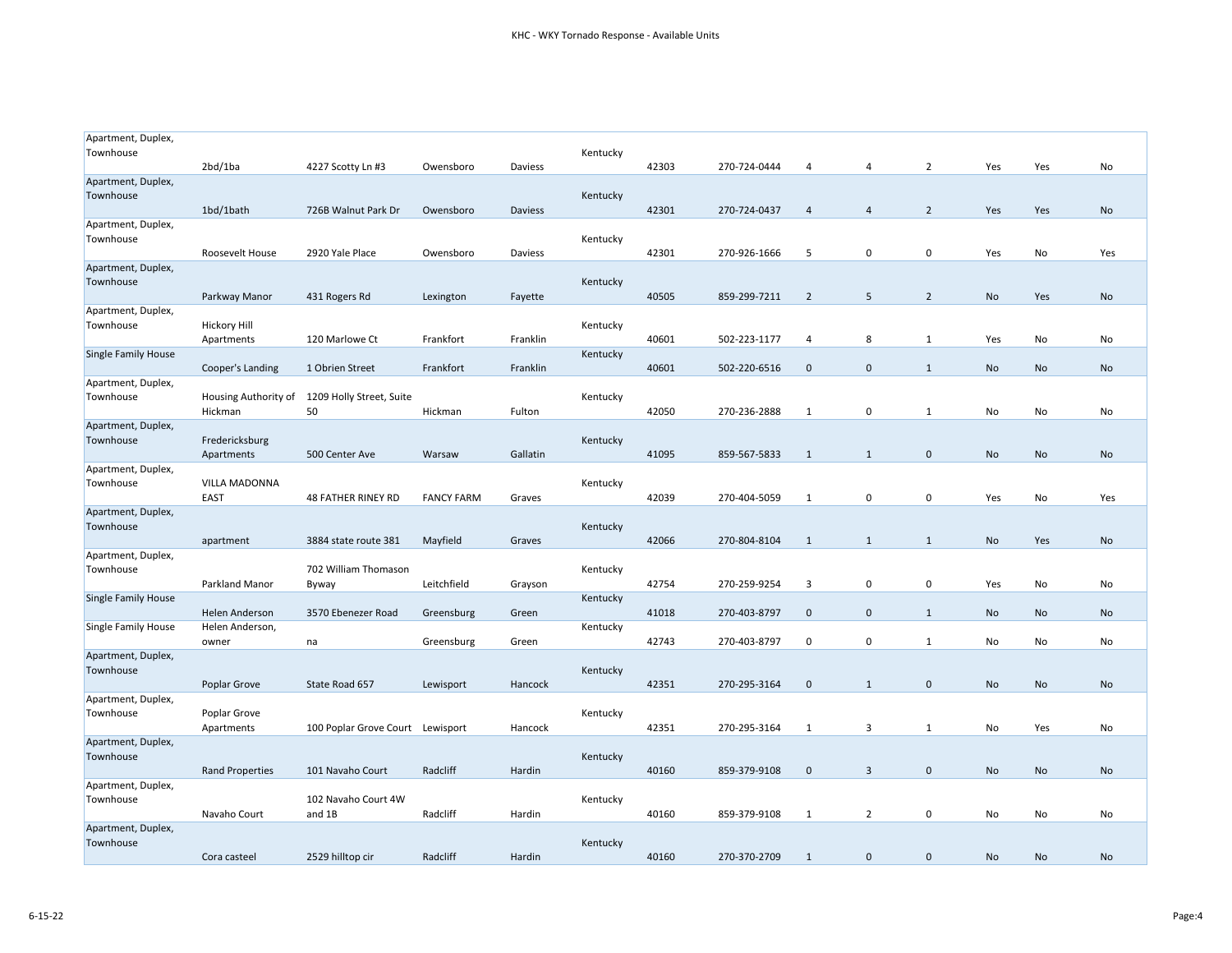| Apartment, Duplex,<br>Townhouse |                                       |                                  |                        |                  | Kentucky |       |              |                |                |                |           |           |           |
|---------------------------------|---------------------------------------|----------------------------------|------------------------|------------------|----------|-------|--------------|----------------|----------------|----------------|-----------|-----------|-----------|
|                                 | Hillside                              | 500 Hillside Drive               | Cynthiana              | Harrison         |          | 41031 | 859-234-6717 | $\mathbf 0$    | $\mathbf 0$    | 1              | No        | No        | No        |
| Apartment, Duplex,<br>Townhouse | Munfordville                          |                                  |                        |                  | Kentucky |       |              |                | $\overline{2}$ | $\mathbf{1}$   | No        |           | No        |
| Apartment, Duplex,              | Apartments                            | 175 Woods Road                   | Munfordville           | Hart             |          | 42765 | 270-524-3337 | $\mathbf 0$    |                |                |           | No        |           |
| Townhouse                       | Greenwood<br>Apartments               | 300 W Main Street                | Horse Cave             | Hart             | Kentucky | 42749 | 270-786-8803 | 0              | 0              | 3              | No        | No        | No        |
| Apartment, Duplex,<br>Townhouse | <b>EDGEWOOD APTS</b>                  | 734 NATIONAL<br><b>TURNPIKE</b>  | MUNFORDVILLE           | Hart             | Kentucky | 42765 | 270-259-5461 | $\mathbf{0}$   | $\mathbf{1}$   | $\mathbf 0$    | Yes       | No        | No        |
| Apartment, Duplex,<br>Townhouse | SADDLEBROOK<br><b>APARTMENT HOMES</b> | 1056 SADDLEBROOK<br><b>DRIVE</b> | <b>HENDERSON</b>       | <b>HENDERSON</b> | Kentucky | 42420 | 270-830-6600 | $\mathbf 0$    | 1              | $\overline{2}$ | No        | No        | No        |
| Apartment, Duplex,<br>Townhouse | Woodsview<br>Apartments               | 1424 Woodland Dr                 | Henderson              | Henderson        | Kentucky | 42420 | 270-826-1107 | $\mathbf 0$    | $\mathbf 0$    | 1              | No        | No        | No        |
| Apartment, Duplex,<br>Townhouse | Housing Authority of                  |                                  |                        |                  | Kentucky |       |              |                |                |                |           |           |           |
|                                 | Henderson                             | 111 S. Adams St                  | Henderson              | Henderson        |          | 42420 | 270-827-1294 | 1              | $\mathbf{1}$   | 0              | Yes       | No        | No        |
| Apartment, Duplex,<br>Townhouse | Redbanks Apartments 737 Kimsey Ln     |                                  | Henderson              | Henderson        | Kentucky | 42420 | 270-826-4920 | 12             | $\mathbf{1}$   | $\mathbf 0$    | No        | No        | Yes       |
| Apartment, Duplex,<br>Townhouse | St Joseph Community<br>Apartments     | 505 3rd St                       | Henderson              | Henderson        | Kentucky | 42420 | 270-827-5961 | $\overline{2}$ | $\mathbf 0$    | $\mathbf 0$    | Yes       | No        | No        |
| Apartment, Duplex,<br>Townhouse | <b>Clinton Apartments</b>             | 200, Ezell Ln.                   | Clinton                | Hickman          | Kentucky | 42031 | 270-653-4593 | $\mathbf{1}$   | $\mathbf 0$    | $\mathbf 0$    | <b>No</b> | <b>No</b> | No        |
| Apartment, Duplex,<br>Townhouse | <b>CLINTON HILLS</b>                  | 205 RINGO ST                     | <b>CLINTON</b>         | Hickman          | Kentucky | 42031 | 731-554-2320 | 1              | 0              | 0              | Yes       | No        | No        |
| Apartment, Duplex,<br>Townhouse | <b>Henley Park</b>                    | 300 Henley Ct                    | Clinton                | Hickman          | Kentucky | 40231 | 270-653-2582 | 1              | $\mathbf{0}$   | $\mathbf{0}$   | No        | No        | Yes       |
| Apartment, Duplex,<br>Townhouse | <b>Cross Creek</b><br>Apartments      | 1505 Island Ford Rd              | Madisonville           | Hopkins          | Kentucky | 42431 | 270-821-8871 | $\mathbf 0$    | $\overline{2}$ | 0              | Yes       | No        | No        |
| Apartment, Duplex,<br>Townhouse | ROSEDALE COURT<br><b>APARTMENTS</b>   | <b>45 ROSEDALE COURT</b><br>#41  | DAWSON SPRINGS Hopkins |                  | Kentucky | 42408 | 270-797-2083 | $\mathbf 0$    | $\mathbf 0$    | $\mathbf{1}$   | Yes       | No        | <b>No</b> |
| Apartment, Duplex,<br>Townhouse | Wiman Gardens<br>Apartments           | 815 West Noel Ave.               | Madisonville           | Hopkins          | Kentucky | 42431 | 270-841-0257 | 0              | $\overline{2}$ | 0              | No        | No        | No        |
| Apartment, Duplex,<br>Townhouse | <b>Rolling Hills</b><br>Apartments    | 200 Rolling Hills Dr.            | Nortonville            | Hopkins          | Kentucky | 42442 | 270-676-8542 | 1              | 3              | $\mathbf 0$    | No        | <b>No</b> | No        |
| Apartment, Duplex,<br>Townhouse | Quail Run Apartments 309 Partridge Dr |                                  | Earlington             | Hopkins          | Kentucky | 42410 | 270-821-8826 | 1              | $\overline{2}$ | 0              | Yes       | No        | No        |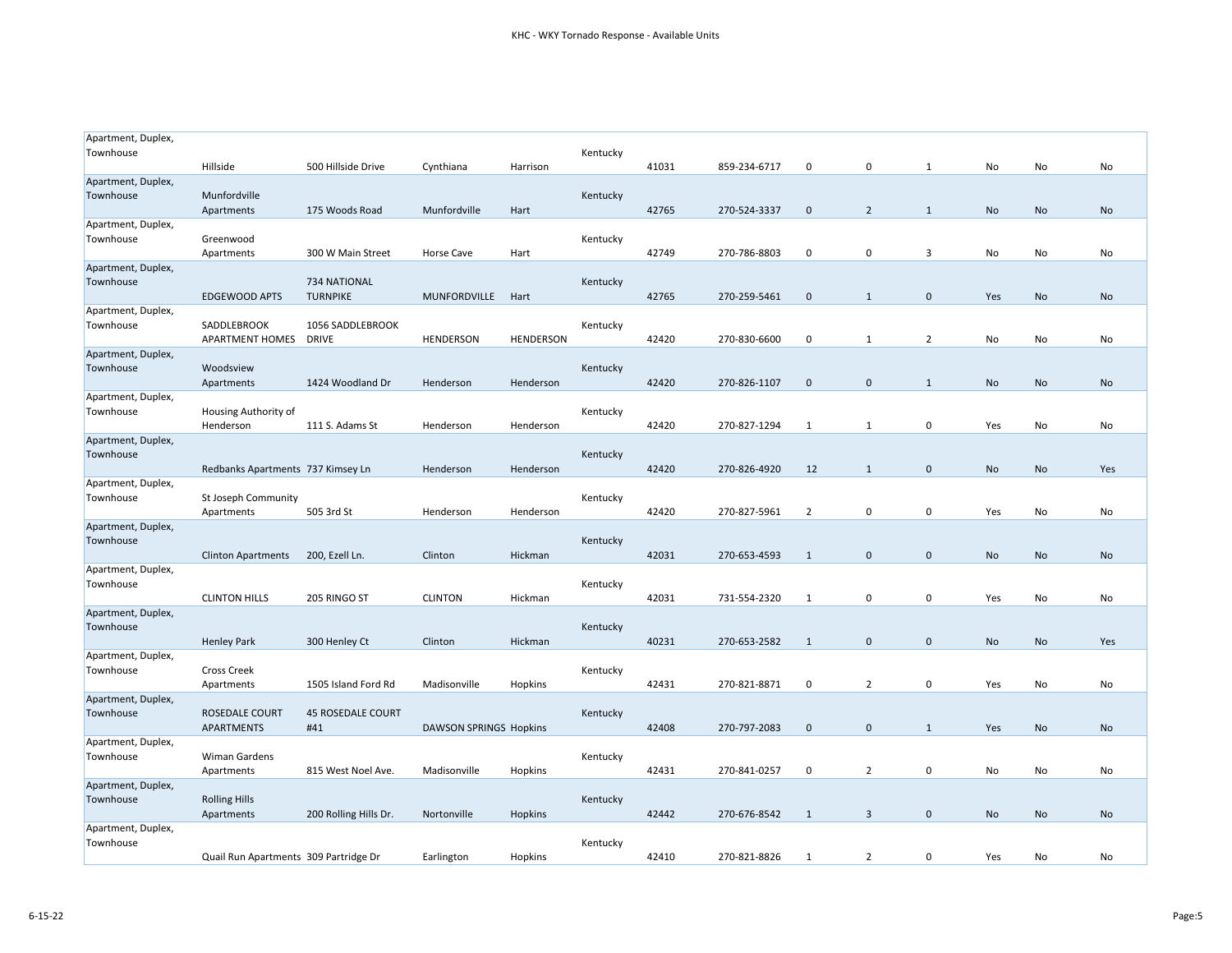| Apartment, Duplex,         |                                        |                                    |                   |           |          |       |              |                |                |                |     |           |     |
|----------------------------|----------------------------------------|------------------------------------|-------------------|-----------|----------|-------|--------------|----------------|----------------|----------------|-----|-----------|-----|
| Townhouse                  |                                        |                                    |                   |           | Kentucky |       |              |                |                |                |     |           |     |
|                            | <b>ROLLING HILLS APTS</b>              | 200 ROLLING HILLS DR               | NORTONVILLE       | Hopkins   |          | 42442 | 270-676-8542 | $\overline{2}$ | $\overline{3}$ | $\mathbf 0$    | Yes | No        | No  |
| Apartment, Duplex,         |                                        |                                    |                   |           |          |       |              |                |                |                |     |           |     |
| Townhouse                  |                                        |                                    |                   |           | Kentucky |       |              |                |                |                |     |           |     |
|                            | MADISONVILLE APTS 1300 EASTSIDE LN     |                                    | MADISONVILLE      | Hopkins   |          | 42431 | 270-821-1429 | 3              | 2              | $\mathbf 0$    | Yes | No        | No  |
| Apartment, Duplex,         |                                        |                                    |                   |           |          |       |              |                |                |                |     |           |     |
| Townhouse                  |                                        |                                    |                   |           | Kentucky |       |              |                |                |                |     |           |     |
|                            | <b>QUAIL RUN APTS</b>                  | <b>309 PARTRIDGE DR</b>            | <b>EARLINGTON</b> | Hopkins   |          | 42410 | 270-383-5306 | 3              | $\overline{2}$ | $\overline{2}$ | Yes | No        | Yes |
| Apartment, Duplex,         |                                        |                                    |                   |           |          |       |              |                |                |                |     |           |     |
| Townhouse                  | Park Ridge                             | 104 Park Ridge                     |                   |           | Kentucky |       |              |                |                |                |     |           |     |
|                            | Apartments                             | Apartments                         | McKee             | Jackson   |          | 40447 | 606-287-0604 | $\mathbf 0$    | 1              | $\mathbf 0$    | Yes | No        | No  |
| Apartment, Duplex,         |                                        |                                    |                   |           |          |       |              |                |                |                |     |           |     |
| Townhouse                  | <b>McKee Manor</b>                     |                                    |                   |           | Kentucky |       |              |                |                |                |     |           |     |
|                            | Apartments                             | 106 McKee Manor Drive McKee        |                   | Jackson   |          | 40447 | 606-287-8990 | 11             | $\mathbf{0}$   | $\pmb{0}$      | Yes | Yes       | Yes |
| <b>Single Family House</b> |                                        |                                    |                   |           | Kentucky |       |              |                |                |                |     |           |     |
|                            | Baywood                                | 5113 Baywood dr                    | louisville        | jefferson |          | 40031 | 502-777-8781 | $\mathbf 0$    | 0              | $\mathbf{1}$   | No  | No        | No  |
| Apartment, Duplex,         |                                        |                                    |                   |           |          |       |              |                |                |                |     |           |     |
| Townhouse                  | This is private                        |                                    |                   |           | Kentucky |       |              |                |                |                |     |           |     |
|                            | property.                              | 9412 Cedar Look Drive              | Louisville        | Jefferson |          | 40291 | 502-931-3591 | $\mathbf 0$    | $\mathbf{1}$   | $\pmb{0}$      | No  | No        | No  |
| Apartment, Duplex,         |                                        |                                    |                   |           |          |       |              |                |                |                |     |           |     |
| Townhouse                  | Watterson Lakeview                     | 3703 W. Wheatmore                  |                   |           | Kentucky |       |              |                |                |                |     |           |     |
|                            | Apartments                             | Drive                              | Louisville        | Jefferson |          | 40215 | 502-366-4501 | 2              | 15             | 0              | No  | No        | No  |
| Apartment, Duplex,         |                                        |                                    |                   |           |          |       |              |                |                |                |     |           |     |
| Townhouse                  |                                        |                                    |                   |           | Kentucky |       |              |                |                |                |     |           |     |
|                            | California Square One 1600 Garland Ave |                                    | Louisville        | Jefferson |          | 40210 | 502-589-2023 | 6              | $\mathbf{0}$   | $\mathbf 0$    | No  | No        | Yes |
| Apartment, Duplex,         |                                        |                                    |                   |           |          |       |              |                |                |                |     |           |     |
| Townhouse                  | The Pointe at                          |                                    |                   |           | Kentucky |       |              |                |                |                |     |           |     |
|                            | Stoneybrook                            | 2405 Arbor Pointe Drive Louisville |                   | Jefferson |          | 40220 | 502.499.1177 | 0              | 1              | 1              | No  | No        | No  |
| <b>Single Family House</b> |                                        |                                    |                   |           | Kentucky |       |              |                |                |                |     |           |     |
|                            | Maple House                            | 317 Maple street                   | Nicholasville,    | Jessamine |          | 40356 | 859-270-5303 | $\mathbf 0$    | $\mathbf 0$    | $\mathbf{1}$   | No  | No        | No  |
| Apartment, Duplex,         |                                        |                                    |                   |           |          |       |              |                |                |                |     |           |     |
| Townhouse                  | Help with Rent and                     | 1008 north 19th Street             |                   |           | Kentucky |       |              |                |                |                |     |           |     |
|                            | power and water                        | Apt 5                              | Middlesboro       | Kentucky  |          | 40965 | 606-269-9171 | 2              | 2              | 2              | No  | No        | No  |
| Apartment, Duplex,         |                                        |                                    |                   |           |          |       |              |                |                |                |     |           |     |
| Townhouse                  | <b>Buffalo School</b>                  |                                    |                   |           | Kentucky |       |              |                |                |                |     |           |     |
|                            | Apartments                             | 50 School Ave                      | <b>Buffalo</b>    | Larue     |          | 42716 | 270-361-2939 | $\overline{2}$ | 0              | $\mathbf 0$    | No  | <b>No</b> | No  |
| Apartment, Duplex,         |                                        |                                    |                   |           |          |       |              |                |                |                |     |           |     |
| Townhouse                  |                                        |                                    |                   |           | Kentucky |       |              |                |                |                |     |           |     |
|                            | N/a                                    | 300 reams Lane Apt 221 London      |                   | Laurel    |          | 40744 | 606-412-3104 | 1              | 0              | $\mathbf 0$    | No  | No        | No  |
| Apartment, Duplex,         |                                        |                                    |                   |           |          |       |              |                |                |                |     |           |     |
| Townhouse                  | Carnaby Square                         |                                    |                   |           | Kentucky |       |              |                |                |                |     |           |     |
|                            | Apartments                             | 825 S Main Street                  | London            | Laurel    |          | 40741 | 606-878-6666 | 3              | $\mathbf 0$    | $\mathbf 0$    | No  | Yes       | Yes |
| Apartment, Duplex,         |                                        |                                    |                   |           |          |       |              |                |                |                |     |           |     |
| Townhouse                  | <b>Bay Pointe</b>                      |                                    |                   |           | Kentucky |       |              |                |                |                |     |           |     |
|                            | Apartments                             | 1485 Gene Wilson Blvd              | Louisa            | Lawrence  |          | 41230 | 606-638-9200 | $\overline{2}$ | 0              | $\mathbf 0$    | No  | Yes       | Yes |
| Single Family House        |                                        | 16 short street                    |                   |           | Kentucky |       |              |                |                |                |     |           |     |
|                            | Tina                                   | beattyville ky 41311               | Beattyville       | Lee       |          | 41311 | 605-560-3324 | 1              | $\mathbf{1}$   | $\mathbf{1}$   | No  | No        | No  |
| Apartment, Duplex,         |                                        |                                    |                   |           |          |       |              |                |                |                |     |           |     |
| Townhouse                  | September Place                        |                                    |                   |           | Kentucky |       |              |                |                |                |     |           |     |
|                            | <b>Retirement Village</b>              | 89 C Beach Ct                      | Beattyville       | Lee       |          | 41311 | 606-464-2460 | $\overline{2}$ | 0              | $\mathbf 0$    | No  | No        | Yes |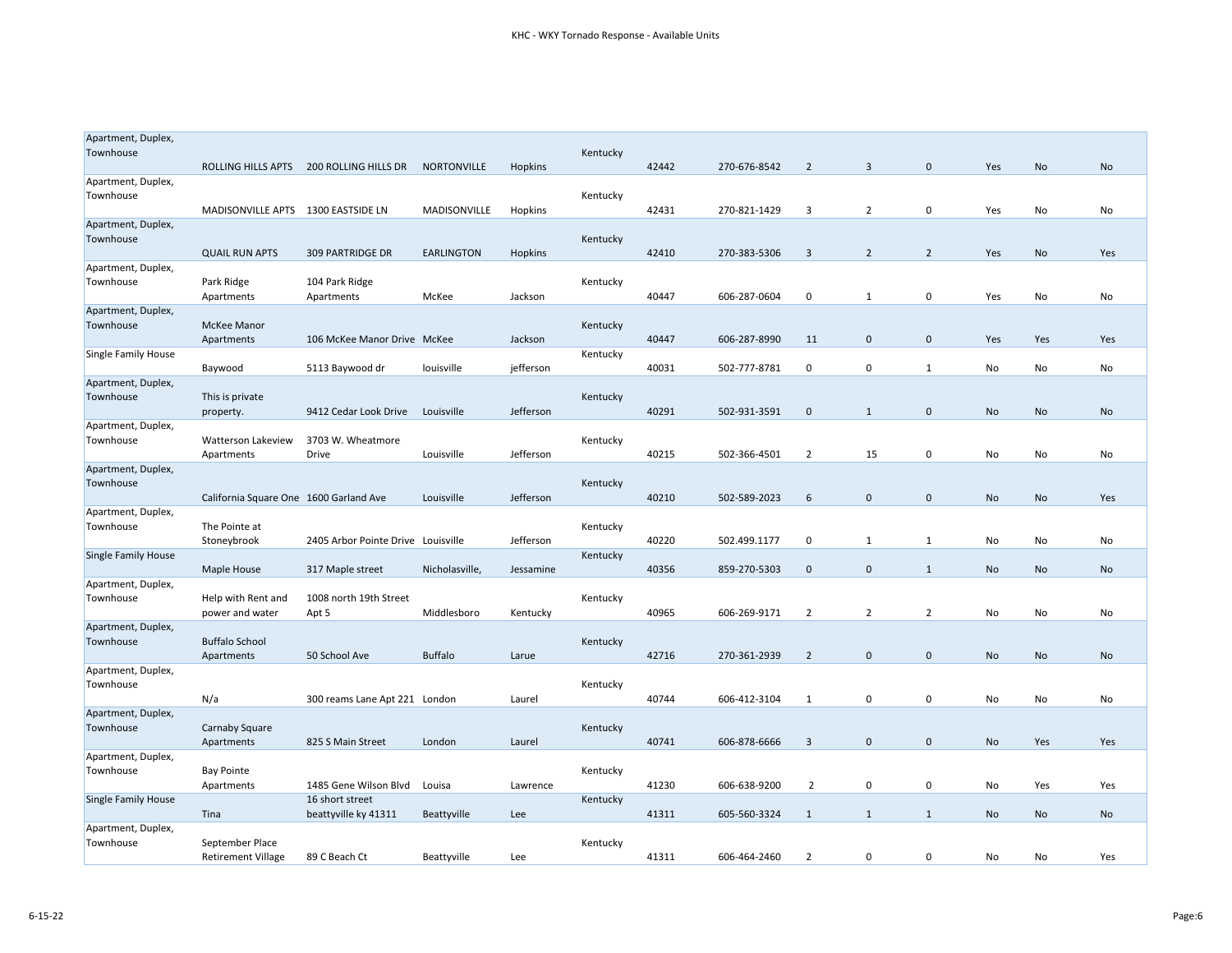| Apartment, Duplex,              |                                       |                            |                     |           |          |       |                |                |                |              |     |     |           |
|---------------------------------|---------------------------------------|----------------------------|---------------------|-----------|----------|-------|----------------|----------------|----------------|--------------|-----|-----|-----------|
| Townhouse                       | Lincoln Terrace                       | 120 Star Ave               | Stanford            | Lincoln   | Kentucky | 40484 | 606-365-2131   | 1              | $\overline{2}$ | $\mathbf 0$  | No  | No  | No        |
| Apartment, Duplex,              |                                       |                            |                     |           |          |       |                |                |                |              |     |     |           |
| Townhouse                       | <b>LOGAN HEIGHTS</b>                  | 921 WEST 9TH ST SUITE      |                     |           | Kentucky |       |                |                |                |              |     |     |           |
|                                 | APARTMENTS                            | 25                         | RUSSELLVILLE        | Logan     |          | 42276 | 270-726-1392   | 0              | $\mathbf{1}$   | 0            | Yes | No  | No        |
| Apartment, Duplex,              |                                       |                            |                     |           |          |       |                |                |                |              |     |     |           |
| Townhouse                       | <b>Russellville Senior</b><br>Housing | 112 Boyle Dr               | Russellville        | Logan     | Kentucky | 42276 | 270-731-7774   | 1              | 0              | $\mathbf{0}$ | No  | No  | Yes       |
| Apartment, Duplex,              |                                       |                            |                     |           |          |       |                |                |                |              |     |     |           |
| Townhouse                       |                                       |                            |                     |           | Kentucky |       |                |                |                |              |     |     |           |
|                                 | LEWISBURG VILLAGE                     | 251 N 3RD ST               | LEWISBURG           | Logan     |          | 42256 | 270-755-4808   | 5              | 0              | $\mathbf 0$  | Yes | No  | Yes       |
| Apartment, Duplex,<br>Townhouse | <b>KENOAK</b>                         |                            |                     |           | Kentucky |       |                |                |                |              |     |     |           |
|                                 | APARTMENTS                            | 300 KENOAK DR              | <b>EDDYVILLE</b>    | Lyon      |          | 42038 | 270-388-7938   | $\mathbf 0$    | $\overline{2}$ | $\mathbf 0$  | Yes | No  | No        |
| Apartment, Duplex,              |                                       |                            |                     |           |          |       |                |                |                |              |     |     |           |
| Townhouse                       | Maple Street                          |                            |                     |           | Kentucky |       |                |                |                |              |     |     |           |
|                                 | Apartments                            | 555 Maple St               | Lebanon             | Marion    |          | 40033 | 270-692-6683   | $\overline{2}$ | $\mathbf{1}$   | 0            | No  | No  | No        |
| Apartment, Duplex,<br>Townhouse |                                       |                            |                     |           | Kentucky |       |                |                |                |              |     |     |           |
|                                 | Hilldale Apartments                   | 64 Hilldale Ln             | Hardin              | Marshall  |          | 42048 | 270-437-4113   | $\mathbf 0$    | 3              | $\mathbf 0$  | No  | No  | No        |
| Apartment, Duplex,              |                                       |                            |                     |           |          |       |                |                |                |              |     |     |           |
| Townhouse                       |                                       |                            |                     |           | Kentucky |       |                |                |                |              |     |     |           |
| Apartment, Duplex,              | HARDIN APARTMENTS 25 HARLAN LN        |                            | <b>HARDIN</b>       | Marshall  |          | 42048 | 270-527-1311   | 1              | 0              | $\mathbf 0$  | Yes | No  | No        |
| Townhouse                       |                                       |                            |                     |           | Kentucky |       |                |                |                |              |     |     |           |
|                                 | Skeeze Ward Manor                     | 300 Rockcastle Road        | Inez                | Martin    |          | 41224 | 606-298-7645   | $\overline{2}$ | $\mathbf 0$    | $\pmb{0}$    | No  | No  | Yes       |
| Apartment, Duplex,              |                                       |                            |                     |           |          |       |                |                |                |              |     |     |           |
| Townhouse                       | <b>Woodleigh Homes</b>                | 1112 Forest Ave.           | Maysville           | Mason     | Kentucky | 41056 | 740-238-1777   | 3              | 0              | 0            | No  | Yes | No        |
| Apartment, Duplex,              |                                       |                            |                     |           |          |       |                |                |                |              |     |     |           |
| Townhouse                       |                                       |                            |                     |           | Kentucky |       |                |                |                |              |     |     |           |
|                                 | Livermore Heights                     | 900 Hartford Pike          | Livermore           | McClean   |          | 42352 | 270-278-2728   | $\mathbf 0$    | $\mathbf{1}$   | 1            | Yes | No  | No        |
| Apartment, Duplex,<br>Townhouse | <b>Brookmeade</b>                     |                            |                     |           | Kentucky |       |                |                |                |              |     |     |           |
|                                 | Apartments                            | 3160 Twinson Ct            | Paducah             | McCracken |          | 42001 | 270-415-0515   | 0              | $\mathbf{1}$   | 1            | No  | No  | No        |
| Apartment, Duplex,              |                                       |                            |                     |           |          |       |                |                |                |              |     |     |           |
| Townhouse                       | Irvin Cobb                            |                            |                     |           | Kentucky |       |                |                |                |              |     |     |           |
|                                 | Apartments                            | 600 Broadway St            | Paducah             | McCracken |          | 42001 | 317-983-0584   | $\overline{2}$ | $\mathbf{0}$   | $\mathbf 0$  | No  | No  | Yes       |
| Apartment, Duplex,<br>Townhouse | <b>WB Sanders</b>                     |                            |                     |           | Kentucky |       |                |                |                |              |     |     |           |
|                                 | <b>Retirement Center</b>              | 820 Washington Street      | Pauducah            | McCracken |          | 42003 | 270-557-6610   | 4              | $\mathbf 0$    | $\mathsf 0$  | Yes | No  | Yes       |
| Apartment, Duplex,              |                                       |                            |                     |           |          |       |                |                |                |              |     |     |           |
| Townhouse                       | Jackson House                         |                            |                     |           | Kentucky |       |                |                |                |              |     |     |           |
| Apartment, Duplex,              | Apartments                            | 301 South 9th Street       | Paducah             | McCracken |          | 42003 | 270-557-6610   | 6              | $\mathbf 0$    | $\mathbf 0$  | Yes | No  | Yes       |
| Townhouse                       |                                       |                            |                     |           | Kentucky |       |                |                |                |              |     |     |           |
|                                 | <b>Whitley Park</b>                   | 434 Old Bailey Rd #23      | <b>Whitley City</b> | McCreary  |          | 42653 | 606-376-4493   | 0              | 2              | 0            | No  | No  | No        |
| Apartment, Duplex,              |                                       |                            |                     |           |          |       |                |                |                |              |     |     |           |
| Townhouse                       |                                       |                            |                     |           | Kentucky |       |                |                |                |              |     |     |           |
|                                 | <b>CALHOUN APTS</b>                   | <b>155 CREEKSIDE DRIVE</b> | <b>CALHOUN</b>      | McLean    |          | 42327 | (270) 233-9055 | -1             | $\mathbf 0$    | $\mathbf 0$  | Yes | No  | <b>No</b> |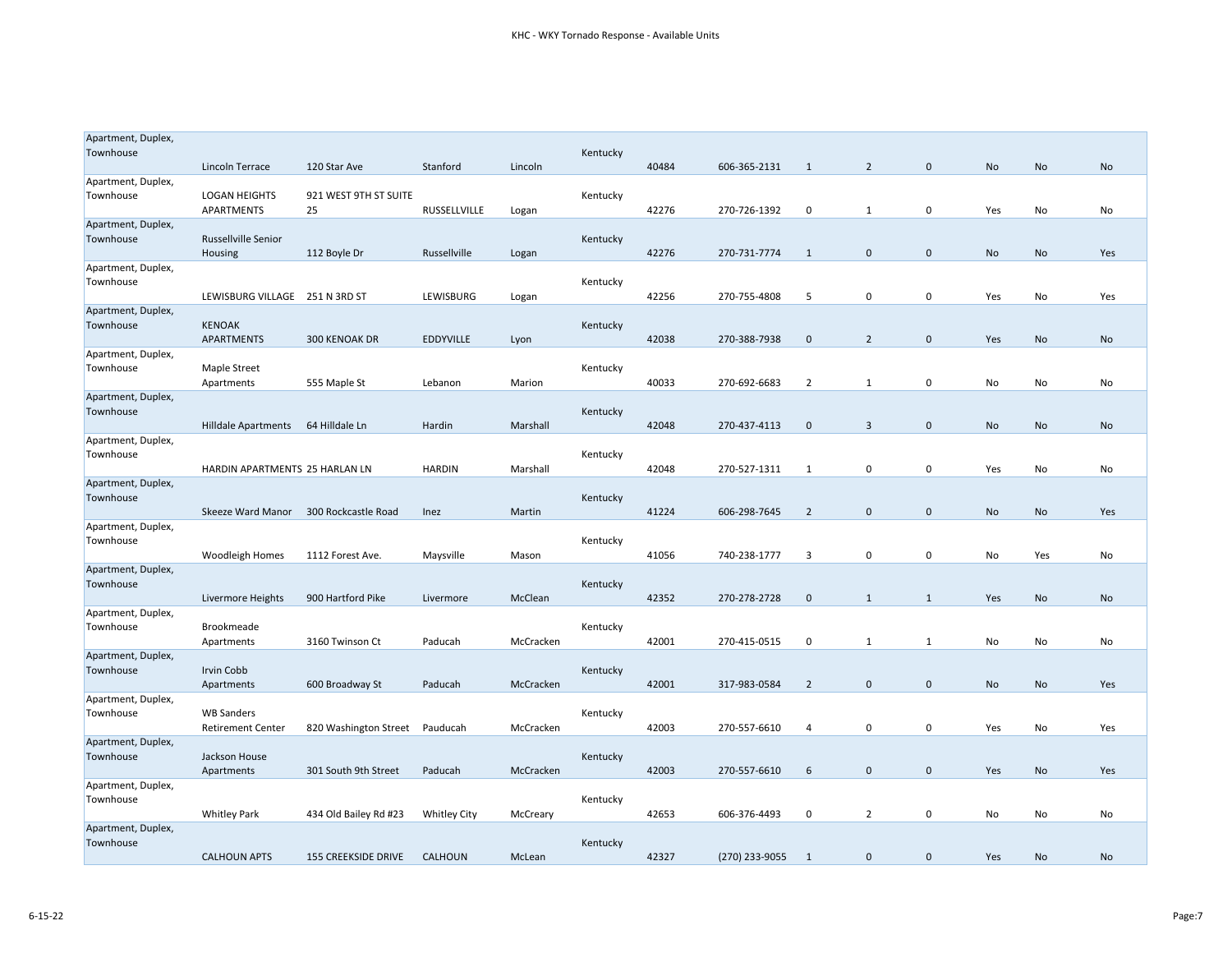| <b>Single Family House</b>      |                                        |                                 |                     |             | Kentucky |       |              |                |                |              |     |     |           |
|---------------------------------|----------------------------------------|---------------------------------|---------------------|-------------|----------|-------|--------------|----------------|----------------|--------------|-----|-----|-----------|
|                                 | <b>Judy Campbell</b>                   | 3839 Hwy 250                    | Calhoun             | McLean      |          | 42327 | 270-925-3757 | 1              | 1              | 1            | No  | Yes | No        |
| Apartment, Duplex,<br>Townhouse | <b>WILDINGTON APTS</b>                 | 709 W 6TH ST                    | LIVERMORE           | McLean      | Kentucky | 42352 | 270-278-5017 | 1              | 0              | $\mathbf 0$  | No  | No  | <b>No</b> |
| Apartment, Duplex,<br>Townhouse | Wildington<br>Apartments               | 709 W 6th St                    | Livermore           | McLean      | Kentucky | 42352 | 270-256-0336 | $\overline{2}$ | 0              | $\mathbf 0$  | No  | Yes | No        |
| <b>Single Family House</b>      | <b>Rental House</b>                    | 3845 St. Rt. 250                | Calhoun             | McLean      | Kentucky | 42327 | 270-925-3757 | $\overline{2}$ | $\overline{2}$ | $\mathbf{3}$ | No  | Yes | Yes       |
| Apartment, Duplex,<br>Townhouse | <b>Belmont Court</b><br>Apartments     | 663 Belmont St                  | Harrodsburg         | Mercer      | Kentucky | 40330 | 859-734-7070 | 0              | 1              | 0            | No  | No  | No        |
| Apartment, Duplex,<br>Townhouse | Stockton Apartments 302 Rogers St      |                                 | Edmonton            | Metcalfe    | Kentucky | 42129 | 270-432-4742 | $\mathbf 0$    | $\mathbf{1}$   | $\pmb{0}$    | No  | No  | No        |
| Apartment, Duplex,<br>Townhouse | Carter Court<br>Apartments             | 204 Mo Ln                       | Tompkinsville       | Monroe      | Kentucky | 42167 | 270-487-8774 | 1              | 0              | $\mathbf 0$  | No  | No  | No        |
| Apartment, Duplex,<br>Townhouse | <b>MUHLENBERG</b><br><b>MANOR APTS</b> | 401 E MOREHEAD ST               | <b>CENTRAL CITY</b> | Muhlenberg  | Kentucky | 42330 | 270-754-3811 | $\mathbf{0}$   | $\mathbf{1}$   | $\mathbf 0$  | Yes | No  | Yes       |
| Apartment, Duplex,<br>Townhouse | HILLWOOD VILLAGE<br><b>APTS</b>        | 701 N 5TH ST                    | <b>CENTRAL CITY</b> | Muhlenberg  | Kentucky | 42330 | 270-754-2282 | 1              | $\overline{2}$ | $\mathbf 0$  | No  | No  | No        |
| Apartment, Duplex,<br>Townhouse | Glenbrook Park                         | 230 Wilson Street               | Greenville, KY      | Muhlenberg  | Kentucky | 42345 | 270-338-3641 | $\mathbf{0}$   | 1              | 1            | Yes | No  | No        |
| Apartment, Duplex,<br>Townhouse | Greenville Park                        | 100 Pritchett Drive             | Greenville          | Muhlenberg  | Kentucky | 42345 | 270-338-9988 | 1              | 0              | $\pmb{0}$    | Yes | No  | Yes       |
| Apartment, Duplex,<br>Townhouse | Riverbend<br>Apartments                | 1003 East Union Street Hartford |                     | Ohio        | Kentucky | 42347 | 270-298-9928 | $\mathbf 0$    | $\mathbf{1}$   | $\mathbf 0$  | No  | Yes | No        |
| Apartment, Duplex,<br>Townhouse | Suburban Manor                         | 323 E 5th St                    | Beaver Dam          | Ohio        | Kentucky | 42320 | 270-256-0336 | 1              | 5              | $\mathbf 0$  | No  | No  | No        |
| Apartment, Duplex,<br>Townhouse | <b>City Square Manor</b>               | 400 Clay Street                 | Hartford            | Ohio        | Kentucky | 42347 | 270-256-0336 | 5              | $\mathbf 0$    | $\mathbf 0$  | No  | No  | Yes       |
| Apartment, Duplex,<br>Townhouse | <b>Maple Springs</b><br>Apartments     | 7110 Floydsburg Rd              | Crestwood           | Oldham      | Kentucky | 40014 | 502-386-9033 | $\overline{2}$ | $\mathbf{1}$   | $\mathbf 0$  | No  | No  | No        |
| Apartment, Duplex,<br>Townhouse | <b>OWENTON</b><br>PARTNERSHIP II       | 319-321 N MAIN STREET OWENTON   |                     | <b>OWEN</b> | Kentucky | 40359 | 502-484-5802 | $\mathbf 0$    | $\overline{2}$ | $\mathbf 0$  | No  | No  | No        |
| Apartment, Duplex,<br>Townhouse | <b>B &amp; J APART, ENTS</b>           | 434 ROLAND AVENUE               | <b>OWENTON</b>      | <b>OWEN</b> | Kentucky | 40359 | 502-484-5802 | 4              | 0              | $\mathbf 0$  | No  | No  | Yes       |
| Apartment, Duplex,<br>Townhouse | Plumtree Apartments 52 Turpen Court    |                                 | Somerset            | Pulaksi     | Kentucky | 42503 | 270-343-4740 | 8              | 0              | $\mathbf 0$  | No  | Yes | Yes       |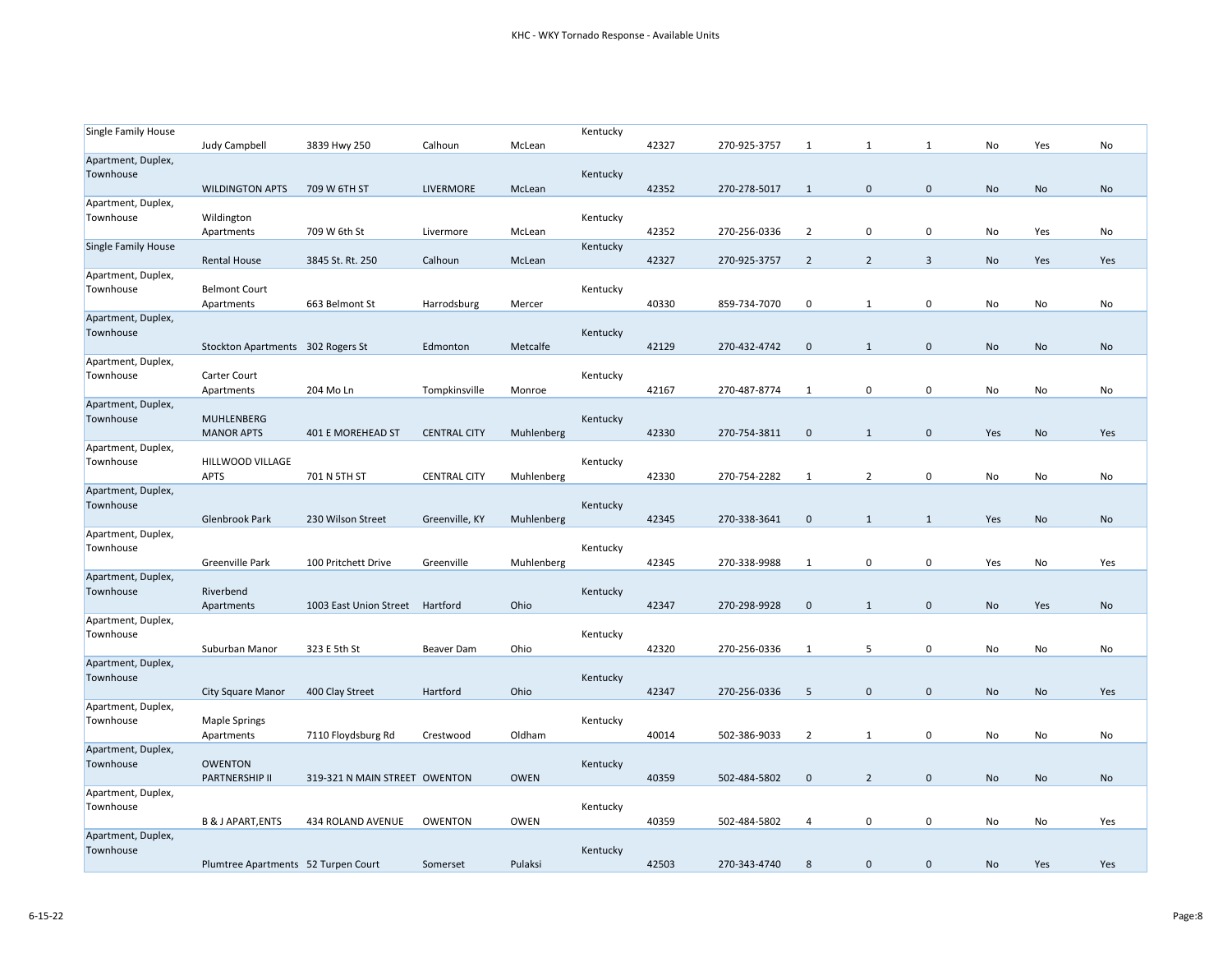| Apartment, Duplex,              |                                |                                                |                      |                      |          |       |              |                |              |                         |     |           |     |
|---------------------------------|--------------------------------|------------------------------------------------|----------------------|----------------------|----------|-------|--------------|----------------|--------------|-------------------------|-----|-----------|-----|
| Townhouse                       | CUMBERLAND                     |                                                |                      |                      | Kentucky |       |              |                |              |                         |     |           |     |
|                                 |                                | MANOR APARTMENTS 106 WHITE OAK CIRCLE SOMERSET |                      | PULASKI              |          | 42501 | 606-561-5319 | 1              | 3            | $\mathbf 0$             | No  | Yes       | No  |
| <b>Single Family House</b>      |                                |                                                |                      |                      | Kentucky |       |              |                |              |                         |     |           |     |
|                                 | Parson Street                  | 110 Parsons St                                 | <b>Mount Vernon</b>  | Rockcastle           |          | 40456 | 606-308-5166 | $\mathbf 0$    | $\mathbf 0$  | 1                       | No  | Yes       | No  |
| Apartment, Duplex,              |                                |                                                |                      |                      |          |       |              |                |              |                         |     |           |     |
| Townhouse                       | SCOTT MANOR SPE,<br><b>LLC</b> | 100-104 SCOTT MANOR<br>PATH                    |                      | SCOTT                | Kentucky |       | 502-484-5802 |                |              |                         |     |           |     |
| Apartment, Duplex,              |                                |                                                | GEORGETOWN           |                      |          | 40324 |              | 1              | 1            | 0                       | No  | Yes       | Yes |
| Townhouse                       |                                |                                                |                      |                      | Kentucky |       |              |                |              |                         |     |           |     |
|                                 | n/a                            | n/a                                            | Georgetown           | Scott                |          | 40517 | 596-480-9896 | no             | no           | $\overline{\mathbf{3}}$ | No  | No        | No  |
| Apartment, Duplex,              |                                |                                                |                      |                      |          |       |              |                |              |                         |     |           |     |
| Townhouse                       | Shelby Place                   |                                                |                      |                      | Kentucky |       |              |                |              |                         |     |           |     |
|                                 | Apartments                     | 201 WillowWood Dr.                             | Shelbyville          | Shelby               |          | 40066 | 859-977-6901 | 1              | 1            | $\mathbf 0$             | No  | No        | No  |
| Apartment, Duplex,              |                                |                                                |                      |                      |          |       |              |                |              |                         |     |           |     |
| Townhouse                       |                                |                                                |                      |                      | Kentucky |       |              |                |              |                         |     |           |     |
|                                 | Cherrywood                     | 324 Cherry Wood Ave                            | Shelbyville          | Shelby               |          | 40065 | 502-633-3742 | 1              | 1            | $\mathbf 0$             | No  | <b>No</b> | No  |
| Apartment, Duplex,              |                                |                                                |                      |                      |          |       |              |                |              |                         |     |           |     |
| Townhouse                       |                                |                                                |                      |                      | Kentucky |       |              |                |              |                         |     |           |     |
|                                 | Shelby Heights                 | Willow Wood Dr                                 | Shelbyville          | Shelby               |          | 40065 | 502-633-3742 | 1              | 0            | $\mathbf 0$             | No  | No        | Yes |
| Apartment, Duplex,              |                                |                                                |                      |                      |          |       |              |                |              |                         |     |           |     |
| Townhouse                       | Ridgewood                      |                                                |                      |                      | Kentucky |       |              |                |              |                         |     |           |     |
|                                 | Apartments                     | 425 Filter Plant Road                          | Franklin             | Simpson              |          | 42134 | 270-598-8840 | $\mathbf 0$    | 3            | $\mathbf 0$             | No  | No        | No  |
| Apartment, Duplex,              |                                |                                                |                      |                      |          |       |              |                |              |                         |     |           |     |
| Townhouse                       | Royal Arms                     |                                                |                      |                      | Kentucky |       |              |                |              |                         |     |           |     |
|                                 | Apartments                     | 166 Royal Arms Land Rd Elkton                  |                      | Todd                 |          | 42220 | 270-265-9962 | 1              | $\mathbf{1}$ | $\mathbf 0$             | No  | No        | No  |
| Apartment, Duplex,<br>Townhouse | <b>ELKTON ARMS</b>             |                                                |                      |                      | Kentucky |       |              |                |              |                         |     |           |     |
|                                 | <b>APARTMENTS</b>              | 609 S MAIN ST                                  | <b>ELKTON</b>        | Todd                 |          | 42220 | 270-265-5375 | $\overline{3}$ | $\mathbf 0$  | $\mathbf 0$             | Yes | No        | No  |
| Apartment, Duplex,              |                                |                                                |                      |                      |          |       |              |                |              |                         |     |           |     |
| Townhouse                       | <b>BARKLEY MANOR</b>           |                                                |                      |                      | Kentucky |       |              |                |              |                         |     |           |     |
|                                 | APARTMENTS                     | 134 WESTEND END ST                             | CADIZ                | <b>TRIGG</b>         |          | 42211 | 270-522-3969 | 0              | $\mathbf{1}$ | 0                       | No  | Yes       | No  |
| Apartment, Duplex,              |                                |                                                |                      |                      |          |       |              |                |              |                         |     |           |     |
| Townhouse                       |                                |                                                |                      |                      | Kentucky |       |              |                |              |                         |     |           |     |
|                                 | <b>EASTGATE II APTS</b>        | <b>455 LAFAYETTE ST</b>                        | CADIZ                | Trigg                |          | 42211 | 502-491-2422 | 3              | 1            | $\mathbf{0}$            | Yes | No        | No  |
| Apartment, Duplex,              |                                |                                                |                      |                      |          |       |              |                |              |                         |     |           |     |
| Townhouse                       |                                |                                                |                      |                      | Kentucky |       |              |                |              |                         |     |           |     |
|                                 | Madison apartments             | 2975 w Madison street                          | Louisville           | <b>United States</b> |          | 40211 | 502-742-6500 | 0              | 2            | 0                       | No  | Yes       | No  |
| Apartment, Duplex,              |                                |                                                |                      |                      |          |       |              |                |              |                         |     |           |     |
| Townhouse                       | <b>Walnut Valley</b>           |                                                |                      |                      | Kentucky |       |              |                |              |                         |     |           |     |
|                                 | Apartments                     | 131 Windover Ave                               | <b>Bowling Green</b> | Warren               |          | 42101 | 270.843.5657 | $\mathbf 0$    | $\mathbf{1}$ | $\mathbf 0$             | No  | No        | No  |
| Apartment, Duplex,<br>Townhouse |                                |                                                |                      |                      |          |       |              |                |              |                         |     |           |     |
|                                 | Sunnydale Acres                | 360 Pascoe Blvd                                |                      |                      | Kentucky | 42104 | 270-781-2063 | 0              | 2            | 1                       | No  | Yes       | No  |
| Apartment, Duplex,              |                                |                                                | <b>Bowling Green</b> | Warren               |          |       |              |                |              |                         |     |           |     |
| Townhouse                       |                                |                                                |                      |                      | Kentucky |       |              |                |              |                         |     |           |     |
|                                 | <b>Morning Sun</b>             | 361 Pascoe Blvd.                               | <b>Bowling Green</b> | Warren               |          | 42104 | 270-781-2064 | $\mathbf 0$    | 4            | $\mathbf 0$             | No  | No        | No  |
| Apartment, Duplex,              |                                |                                                |                      |                      |          |       |              |                |              |                         |     |           |     |
| Townhouse                       |                                |                                                |                      |                      | Kentucky |       |              |                |              |                         |     |           |     |
|                                 | Sunday Sun                     | 377 Pascoe Blvd                                | <b>Bowling Green</b> | Warren               |          | 42104 | 270-781-2065 | 0              | 2            | 1                       | No  | No        | No  |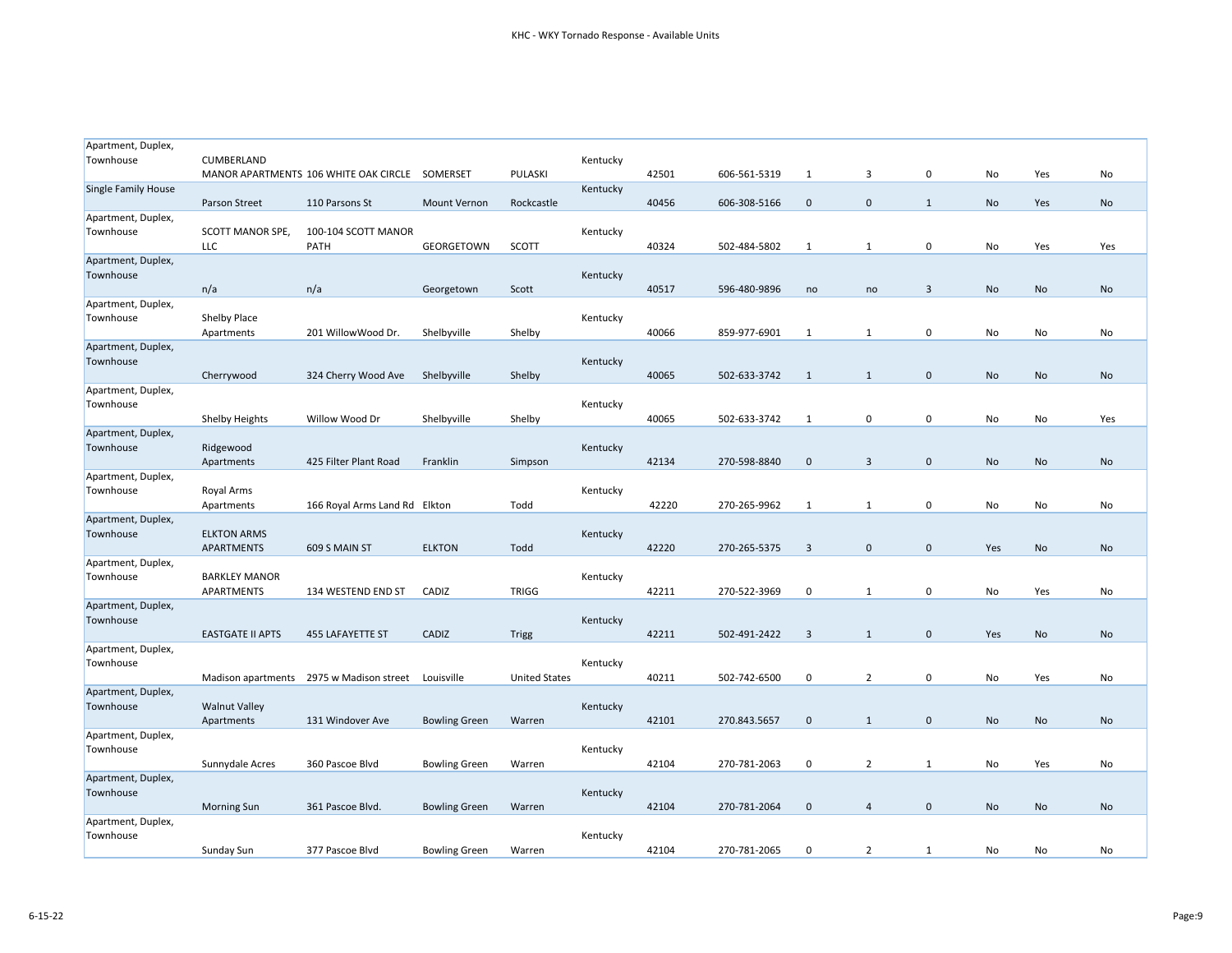| Apartment, Duplex,              |                                          |                                        |                      |                         |           |       |              |                |                |                |           |           |     |
|---------------------------------|------------------------------------------|----------------------------------------|----------------------|-------------------------|-----------|-------|--------------|----------------|----------------|----------------|-----------|-----------|-----|
| Townhouse                       |                                          |                                        |                      |                         | Kentucky  |       |              |                |                |                |           |           |     |
|                                 | Garden Apartments                        | 414 Trent Way                          | <b>Bowling Green</b> | Warren                  |           | 42101 | 270-781-4154 | $\mathbf 0$    | $\overline{2}$ | $\mathbf{1}$   | No        | No        | No  |
| Apartment, Duplex,<br>Townhouse | Kingston Heights                         |                                        |                      |                         | Kentucky  |       |              |                |                |                |           |           |     |
|                                 | Apartments                               | 491 Kelly Rd                           | <b>Bowling Green</b> | Warren                  |           | 42101 | 270-781-0663 | 0              | 0              | 1              | No        | No        | No  |
| Apartment, Duplex,              |                                          |                                        |                      |                         |           |       |              |                |                |                |           |           |     |
| Townhouse                       | <b>Windover Place</b>                    |                                        |                      |                         | Kentucky  |       |              |                |                |                |           |           |     |
|                                 | Apartments                               | 5612 Russellville Rd                   | <b>Bowling Green</b> | Warren                  |           | 42101 | 270-781-6095 | $\mathbf{0}$   | $\mathbf{0}$   | $\overline{2}$ | No        | No        | No  |
| Apartment, Duplex,              |                                          |                                        |                      |                         |           |       |              |                |                |                |           |           |     |
| Townhouse                       | <b>Bowling Green</b>                     |                                        |                      |                         | Kentucky  |       | 270-904-0038 | $\mathbf 0$    |                | 0              |           | No        | No  |
| Apartment, Duplex,              | Scholar House                            | 701 Brownslock Rd                      | <b>Bowling Green</b> | Warren                  |           | 42101 |              |                | 4              |                | Yes       |           |     |
| Townhouse                       |                                          |                                        |                      |                         | Kentucky  |       |              |                |                |                |           |           |     |
|                                 | Fairways at Hartland 850 Wilkinson Trace |                                        | <b>Bowling Green</b> | Warren                  |           | 42101 | 270-715-1063 | $\mathbf{1}$   | 3              | $\overline{2}$ | <b>No</b> | Yes       | No  |
| Apartment, Duplex,              |                                          |                                        |                      |                         |           |       |              |                |                |                |           |           |     |
| Townhouse                       |                                          |                                        |                      |                         | Kentucky  |       |              |                |                |                |           |           |     |
|                                 | Eddie hanks lease                        | 1740 river street apt 20 Bowling green |                      | Warren                  |           | 42101 | 334-246-2184 | 2              | 2              | $\overline{2}$ | Yes       | No        | Yes |
| Apartment, Duplex,              |                                          |                                        |                      |                         |           |       |              |                |                |                |           |           |     |
| Townhouse                       | E12th street<br>apartments               | 318 East 12th Ave                      | <b>Bowling Green</b> | Warren                  | Kentucky  | 42101 | 270-792-6423 | 2              | $\mathbf 0$    | $\mathbf 0$    | No        | <b>No</b> | No  |
| Apartment, Duplex,              |                                          |                                        |                      |                         |           |       |              |                |                |                |           |           |     |
| Townhouse                       |                                          |                                        |                      |                         | Kentucky  |       |              |                |                |                |           |           |     |
|                                 | <b>Bel Air Apartments</b>                | 2600 Chandler Drive                    | <b>Bowling Green</b> | Warren                  |           | 42104 | 270-618-0843 | 5              | 4              | 0              | No        | No        | No  |
| Apartment, Duplex,              |                                          |                                        |                      |                         |           |       |              |                |                |                |           |           |     |
| Townhouse                       | The Enclave                              | 1132 Fairview Ave Apt A-               |                      |                         | Kentucky  |       |              |                |                |                |           |           |     |
|                                 | <b>Apartment Homes</b>                   | 1                                      | <b>Bowling Green</b> | Warren                  |           | 42103 | 270-842-8983 | $\mathbf{1}$   | $\mathbf 0$    | $\pmb{0}$      | No        | No        | No  |
| Apartment, Duplex,<br>Townhouse | Sky property                             | 260 walnut creek dr apt                |                      |                         | Kentucky  |       |              |                |                |                |           |           |     |
|                                 | management                               | E3                                     | Bowling green        | Warren                  |           | 42101 | 270-991-8065 | 0              | 0              | 1              | No        | No        | No  |
| Apartment, Duplex,              |                                          |                                        |                      |                         |           |       |              |                |                |                |           |           |     |
| Townhouse                       | <b>Select Property</b>                   |                                        |                      | Warren, Allen, Kentucky |           |       |              |                |                |                |           |           |     |
|                                 | Managmenet                               | 1221 Ashley Circle                     | <b>Bowling Green</b> | <b>Butler</b>           |           | 42101 | 270-842-9478 | $\mathbf{0}$   | 3              | $\overline{3}$ | No        | Yes       | No  |
| Apartment, Duplex,              |                                          |                                        |                      |                         |           |       |              |                |                |                |           |           |     |
| Townhouse                       |                                          |                                        |                      |                         | Kentucky  |       |              |                |                |                |           |           |     |
|                                 | <b>Beech Valley Manor</b>                | 301 Dugan Street                       | Monticello           | Wayne                   |           | 42633 | 606-348-9676 | 2              | 0              | $\mathbf 0$    | Yes       | No        | Yes |
| Apartment, Duplex,<br>Townhouse |                                          |                                        |                      |                         | Kentucky  |       |              |                |                |                |           |           |     |
|                                 | beech valley manor                       | 301 beech valley manor monticello      |                      | wayne                   |           | 42633 | 606-348-9676 | $\overline{3}$ | $\mathbf{0}$   | $\mathbf{0}$   | No        | No        | Yes |
| Apartment, Duplex,              |                                          |                                        |                      |                         |           |       |              |                |                |                |           |           |     |
| Townhouse                       |                                          |                                        |                      |                         | Kentucky  |       |              |                |                |                |           |           |     |
|                                 | Greenbrier                               | 314 N. Willow Street                   | Providence           | Webster                 |           | 42450 | 270-667-5332 | 4              | $\mathbf 0$    | 0              | No        | No        | No  |
| Apartment, Duplex,              |                                          |                                        |                      |                         |           |       |              |                |                |                |           |           |     |
| Townhouse                       | Campton Methodist                        |                                        |                      |                         | Kentucky  |       |              |                |                |                |           |           |     |
| Apartment, Duplex,              | Housing                                  | 498 KY 15 N                            | Campton              | Wolfe                   |           | 41301 | 606-668-3555 | $\mathbf 0$    | $\overline{2}$ | $\overline{2}$ | No        | No        | No  |
| Townhouse                       | Versailles School                        |                                        |                      |                         | Kentucky  |       |              |                |                |                |           |           |     |
|                                 | Apartments                               | 124 Macey Ave.                         | Versailles           | Woodford                |           | 40383 | 859-407-3475 | 1              | 1              | 1              | No        | Yes       | No  |
| Apartment, Duplex,              |                                          |                                        |                      |                         |           |       |              |                |                |                |           |           |     |
| Townhouse                       |                                          |                                        |                      |                         | Tennessee |       |              |                |                |                |           |           |     |
|                                 | <b>Tyson Park</b>                        | 1044 Manely                            | Paris                | Henry                   |           | 38242 | 731-642-7074 | $\mathbf{0}$   | $\mathbf{1}$   | $\mathbf 0$    | Yes       | No        | No  |